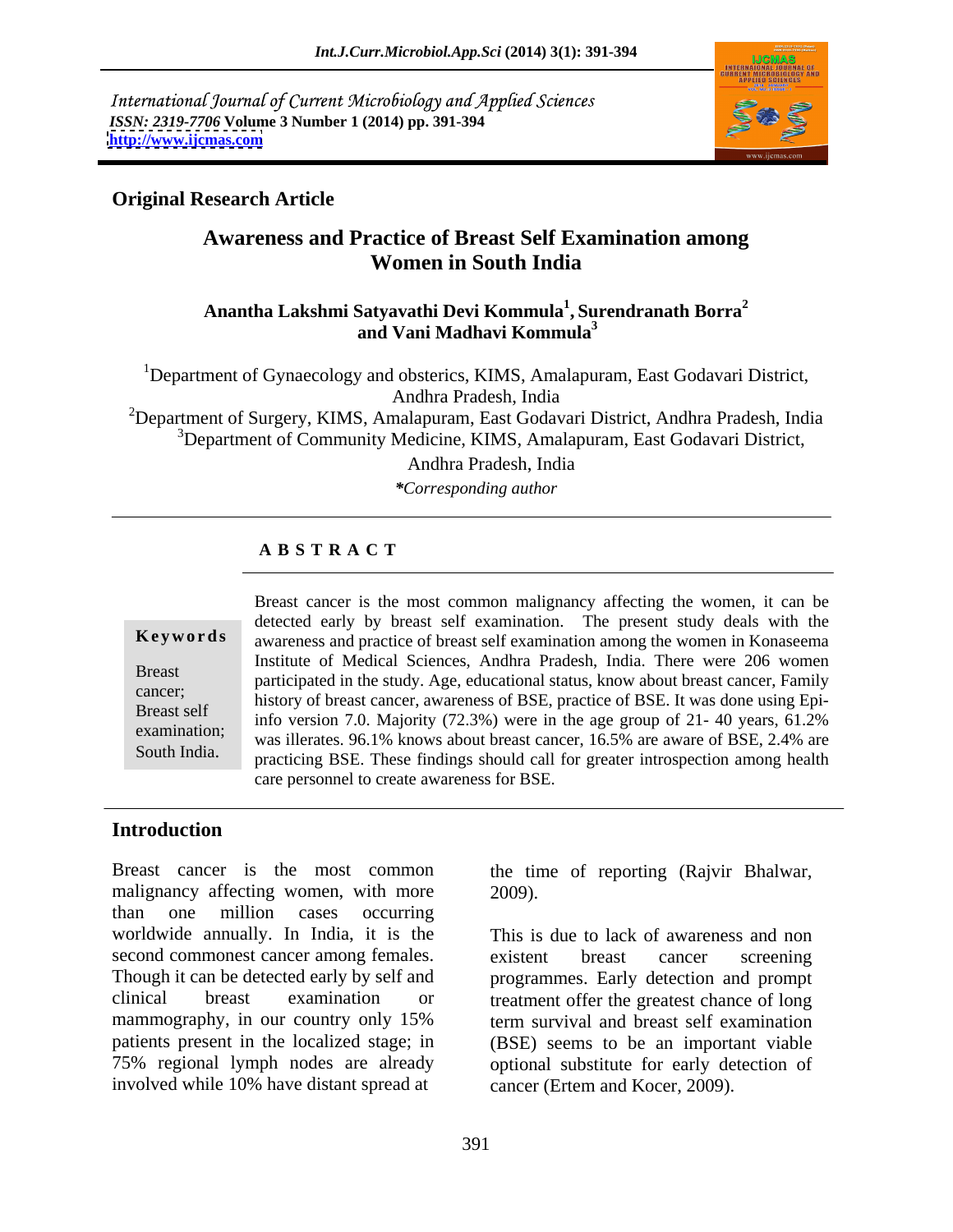In a study conducted in Udipi among semi structured questionnaire. By college going students they found 72% of them had average knowledge on BSE, one the background information, knowledge was performing occasionally (Shalini *et*  about breast cancer, awareness and *al*., 2011). Even though BSE is simple, practice of BSE. The data was processed quick and cost free procedure the practice and statistical analysis was done using is low. Several reasons like lack of time, lack of self confidence in their ability to<br>
nerform the technique correctly fear of **Results and Discussion** perform the technique correctly, fear of possible discovery of a lump, and manipulation of the breast have been cited as reasons for not practicing BSE

community we can plan for a awareness Programme involving our medical detection of breast cancer. 70.8% were students, interns and post graduates. The data is also useful for policy makers for

The present study is a cross sectional community based study, it was carried out in the urban health center catchment area which is attached to Konaseema Institute Of Medical Sciences, Amalapuram, East budgard and awareness of BBL, it is Godavari district, Andhrapradesh, India<br>2013). 78.1% of the women are having during March to June 2013.Our urban health center total population is 14,925 which consists of 33 colonies. Out of the welfare measures, the same platform which four were selected randomly they are Vaddigudem, Janakipeta, Uppar colony, AMG colony. Women aged more than 18 years and who are willing to participate were included in the study.

Approval from the Institutional Ethics Committee was taken prior to the study<br>Agwu et al.,  $(2007)$  reported 98% initiation and written consent was taken  $\frac{1}{2}$  awareness of the disease and 59.2% from the participants those who are willing to participate, after explaining the objectives and procedure of the study. All the women were subjected to a pre tested,

semi structured questionnaire. By interviewing them data was collected on Epi-info version 7.0.

# **Results and Discussion**

embarrassment associated with Two hundred and six women were (Lierman *et al.*, 1994).<br>
<sup>21-40</sup> years, similar finding was observed<br>
in another study conducted in Nigeria<br>
Hence by knowing the situation in our (Obaji *et al.*, 2103). This is the appropriate planning screening programmes. 10.6% were Christians, they have better **Materials and Methods** as volunteers in a Christian cancer participated in the study. Among them majority (72.3%) were in the age group of 21-40 years, similar finding was observed in another study conducted in Nigeria (Obaji *et al*., 2103). This is the appropriate age group to create awareness for the early detection of breast cancer. 70.8% were married, we can involve their husbands also to create awareness in this regard. awareness because most of them worked institute.

> Majority (61.2%) were Illiterates that is the biggest draw back. There is a significant difference is there between education and awareness of BSE, it is observed in many studies (Obaji *et al*., 2013). 78.1% of the women are having one or two children, it shows that they have better awareness regarding family welfare measures, the same platform should be used by health care personnel to create awareness about BSE. (Table 1).

 Majority of them (96.1%) are aware of breast cancer and its consequences, because the prevalence is increasing now a days in the developing countries also. Agwu *et al*., (2007) reported 98% awareness of the disease and 59.2% believed that early detection could help save life. That study conducted among health personnel so awareness is more compared to our study participants.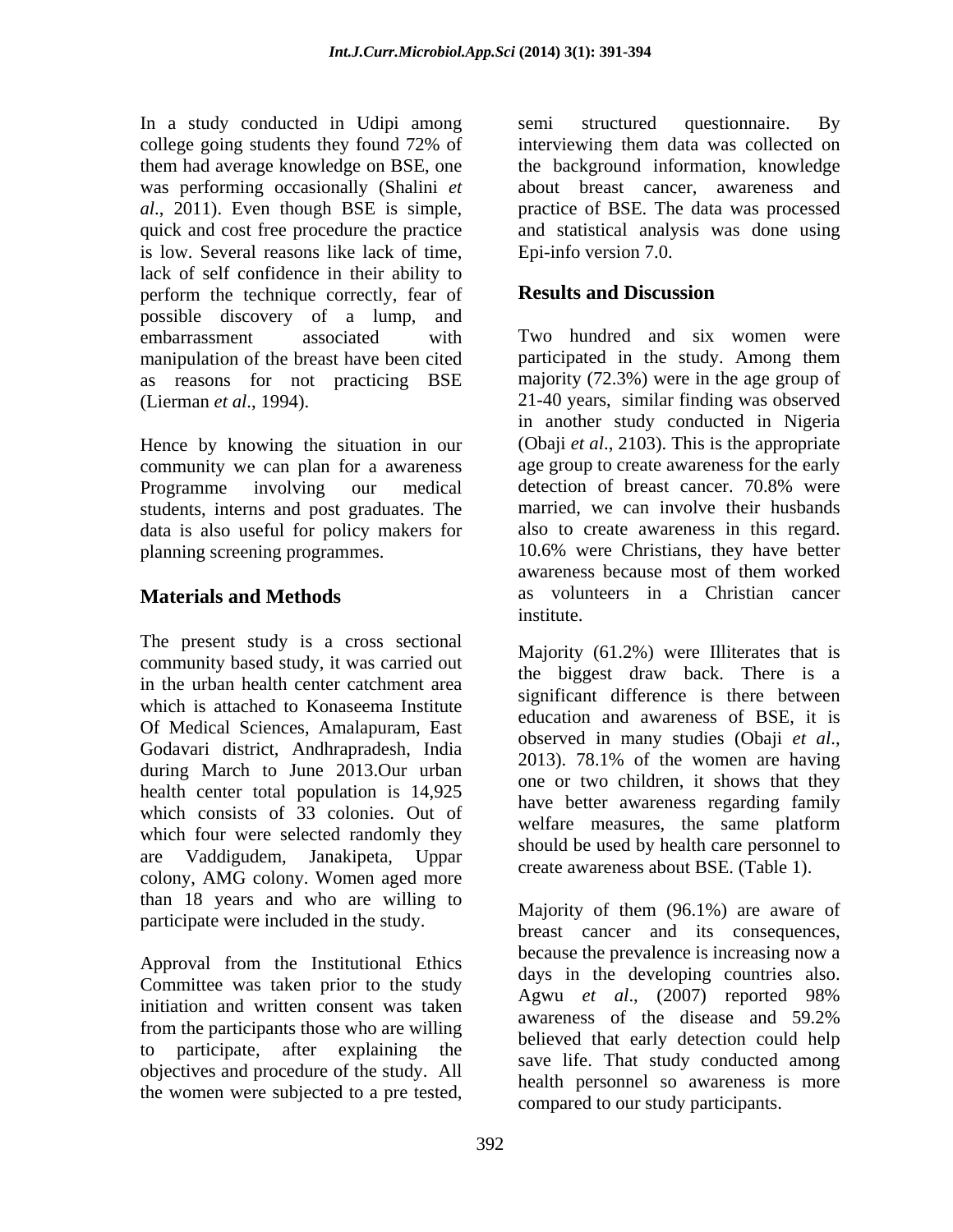| variables                                       | $n\left(\frac{0}{0}\right)$ |
|-------------------------------------------------|-----------------------------|
| Age (in yrs)<br>< 18<br>18-20                   |                             |
|                                                 | 11(5.3)                     |
|                                                 | 5(2.4)                      |
| $21-40$                                         | 149(72.3)                   |
|                                                 | 28(13.6)                    |
| $40-60$<br>> 60                                 | 13(6.4)                     |
| <b>Marital status</b>                           |                             |
|                                                 | 13(6.2)                     |
| Single<br>Married                               | 146(70.8)                   |
|                                                 | 9(4.6)                      |
| Divorced<br>widow                               | 38(18.4)                    |
|                                                 |                             |
|                                                 | 179 (87.0)                  |
|                                                 | 5(2.4)                      |
| <b>Religion</b><br>Hindu<br>Muslim<br>Christian | 22(10.6)                    |
| Education                                       |                             |
|                                                 | 126(61.2)                   |
| Illiterate<br>Primary                           | 24(11.7)                    |
| Secondary                                       | 31(15.0)                    |
| Intermediate                                    | 17(8.3)                     |
| Degree and above                                | 8(3.8)                      |
|                                                 |                             |
| Parity<br>Nullipara                             | 26(12.6)                    |
|                                                 | 161(78.1)                   |
| $\frac{1-2}{2}$                                 | 19(9.3)                     |

**Table.1** Socio - Demographic characteristics of the participants

**Table.2** Awareness and practice of BSE

| Awareness                                  | <b>Yes</b>  | N <sub>0</sub> |
|--------------------------------------------|-------------|----------------|
| Aware of breast cancer                     | 198 (96.1%) | $8(3.9\%)$     |
| <b>Family H/O breast cancer</b>            | $10(4.8\%)$ | $196(95.2\%)$  |
| Aware of BSE                               | 34 (16.5%)  | $172(83.5\%)$  |
| Aware of procedure of BSE $\vert$ 9 (4.4%) |             | 197 (95.6%)    |
| <b>Practicing BSE</b>                      | $5(2.4\%)$  | 201(87.6%)     |

4.8% of the women are having family 16.5% were aware of BSE and only 2.4% history of breast cancer, almost similar are practicing BSE (Table 2) in contrast to finding was reported in a study conducted<br>among nurses and midwives in Turkey of the participants practiced BSE in the (Ertem and Kocer, 2009). This shows past, 32.1% are currently practicing it, increasing trend everywhere in the world. 19.0% practice it every month (Odeyemi and Oyediran, 2002). In a study conducted in Turkey they found that cultural and

history of breast cancer, almost similar are practicing BSE (Table 2) in contrast to among nurses and midwives in Turkey of the participants practiced BSE in the 4.8% of the women are having family<br>history of breast cancer, almost similar finding was reported in a study conducted<br>finding was reported in a study conducted<br>among nurses and midwives in Turkey of the participants pract that in a study conducted in Nigeria 57% past, 32.1% are currently practicing it,19.0% practice it every month (Odeyemi